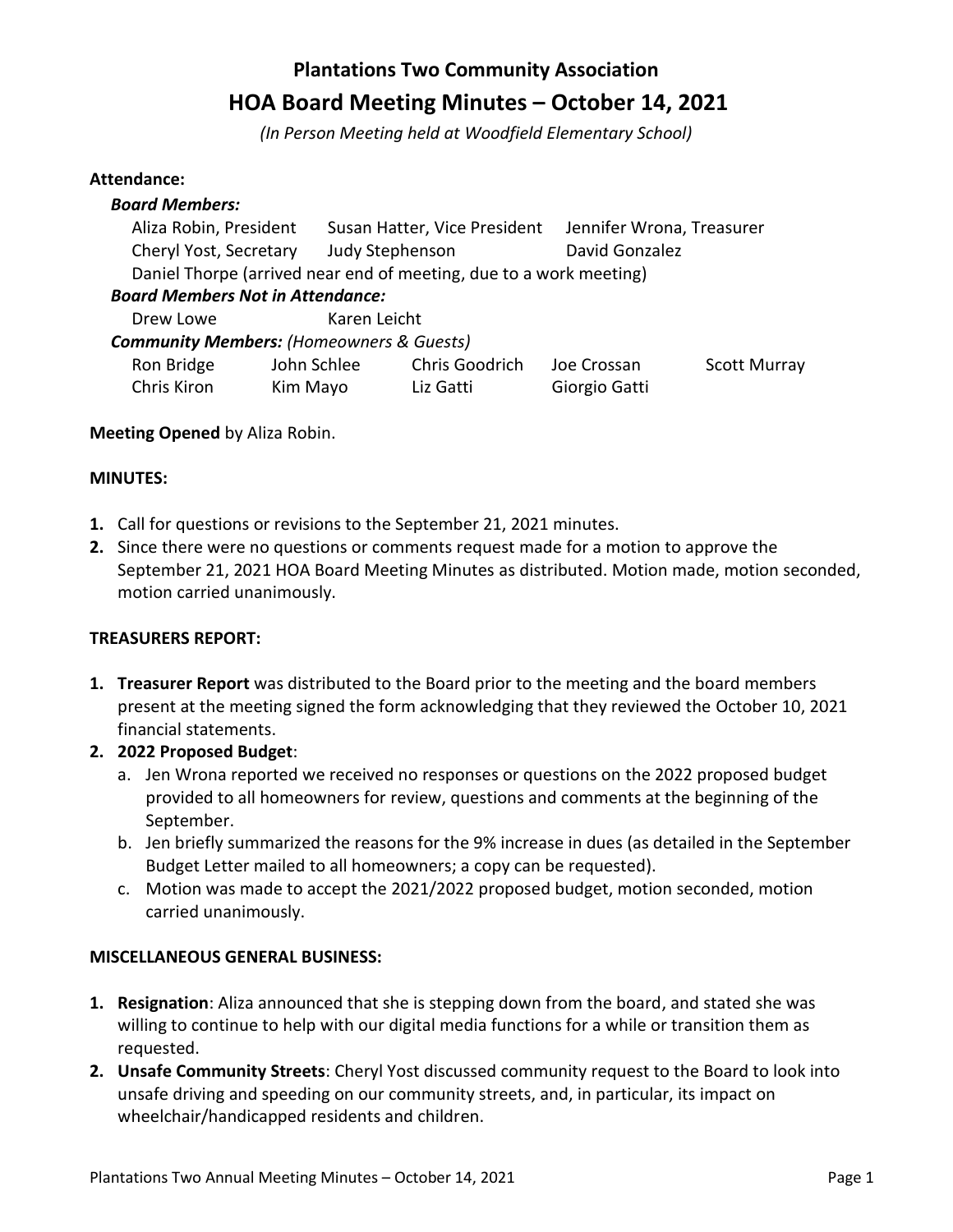- a. Cheryl discussed her conversations with the County Department of Transportation and the Division of Traffic Engineering & Operations who suggested that the community request a formal Traffic Study to be done on the community streets.
- b. Input was requested of attendees for any specific concerns other community members had regarding the lack of vehicle safety on our streets.
- c. Cheryl and Judy Stephenson will develop the formal request for a Traffic Study to include the community's concerns to submit to the Division of Traffic Engineering & Operations.

# **3. Capital Reserve Study**:

- a. Briefly discussed the need to have proposals from potential contracts to perform the study for approval at the January 2022 meeting.
- b. Jen requested we need clarification regarding what is a capital repair vs an expense repair, and the need to create a policy or guideline setting a cost limit before a repair is considered a capital expense
- c. Board will request that Austin Wolner and/or Gary Sladic attend the next HOA Board meeting to discuss capital reserve issues and potential contract.

# **4. Committee Meeting Requirements Update**:

- a. Drew Lowe's email report to the board regarding his communication with the CCOC to provide clarification stated committees designated by the board:
	- Need to post time and location of meetings.
	- No comment made in regard to using our standard method of posting meetings, and
	- Committees should take minutes.
- b. Cheryl reported per discussion with our legal counsel (John Gardner). Per MD HOA Act and CCOC interpretation:
	- All committee meetings must be open to the association with "reasonable notice".
	- Reasonable notice is not defined, however CCOC's and Mr. Gardner's recommendation is that the HOA should follow meeting requirements set forth in our bylaws:
		- At least 72 hour notice prior to a meeting.
		- Notice can be by a posted sign, newsletter, mail, or email as detailed in the MD HOA Act. It was further stated we should follow the meeting notice protocol that the community has used as their standard as long as it is consistent and covers the legal requirements.
	- Minutes Mr. Gardner stated we are correct that the code makes no specific reference to committee meeting minutes. However, both Mr. Gardner and the CCOC recommend that we adopt a policy requiring minutes be kept for all meetings of any committee appointed by the Board.
	- Cheryl suggested that the board discuss standards and create a Committee Operation Policy to be voted on. The discussion was tabled by Aliza.
	- Board stated that Committee meetings could now be resumed as long as they operate under the above referenced/recommended parameters.
- c. Cheryl also reported that Mr. Gardner stated that the Board can assign/appoint an individual to act as a project or contract manager. A Project or Contract Manager would:
	- Not be a committee and have no members.
	- Not have meetings or maintain minutes.
	- Work as the board's liaison on a specific project or contract.
	- Report information directly to the Board and carry out the Board's instructions.
	- The Board will discuss and/or provide information about the Project or Contract Managers' activities at an open HOA Board meeting. This action will satisfy the open meeting requirements of the Act.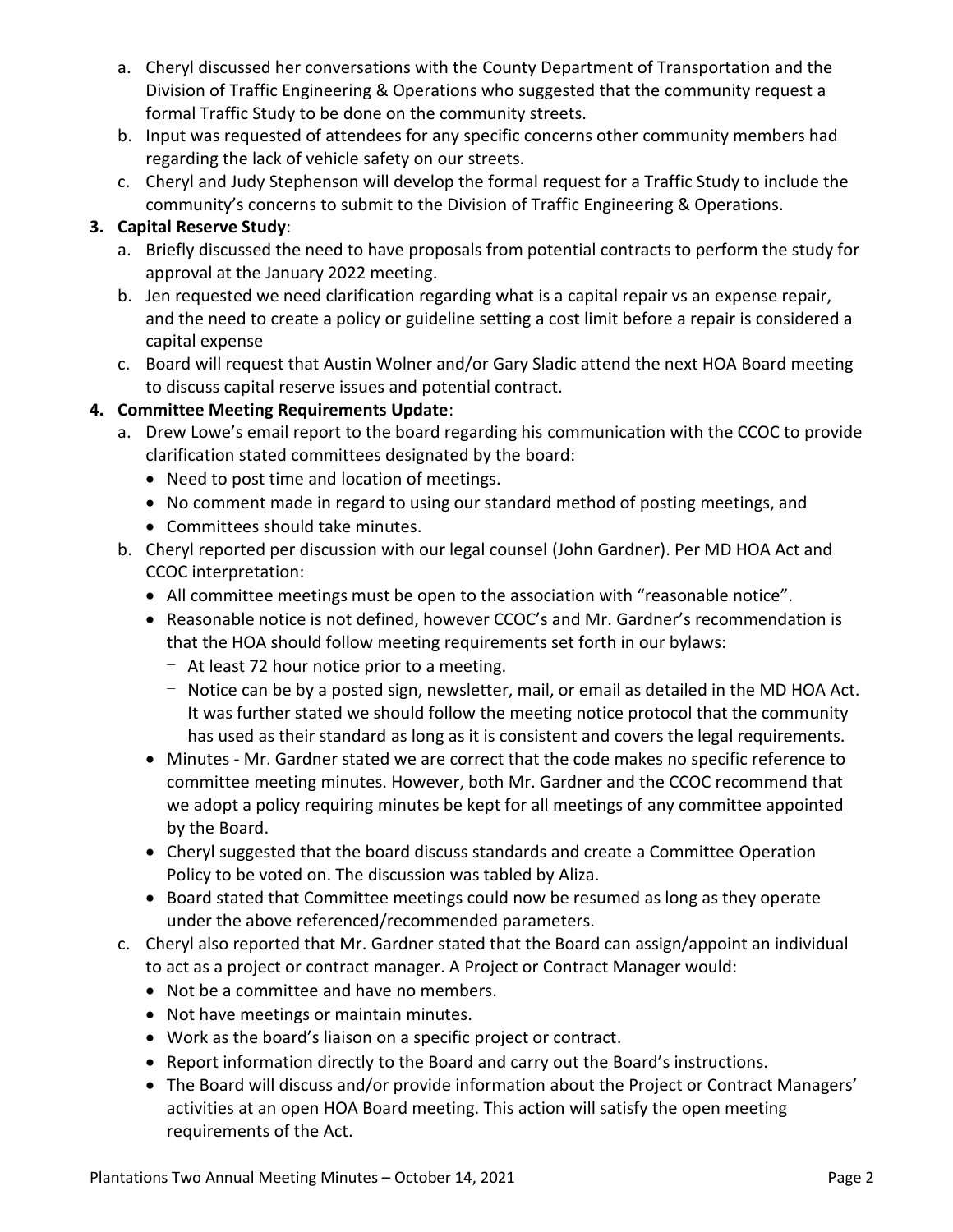## **5. Miscellaneous Open Discussions with Community Members**:

- a. How things work, i.e., mailings, votes, etc.
- b. Board communication with the community:
	- Some members felt the Board need to improve communications. Possible suggestions included hand-delivered flyers, do a newsletter again, more postings, add reminders on mailers, etc.
	- Some members felt that the Board does a good job communicating and providing information, and that the "members need to be responsible for reading and looking at the information provided".
	- Some suggestions were made for additions to our web site (more community pictures, add committees).
- c. Discussion regarding ownership of trees adjacent to county streets. The Board reported that the trees can either be a "county street tree" or part of the homeowner's property and in order to find out who owns a particular tree the homeowner should request verification from the county DOT.
- **ACC REPORT:** Cheryl reported that since the September meeting she has only had completed one Resale Certificate and received no ACC Home Improvement.
- **COMMUNITY NAME COMMITTEE:** Chris Goodrich stated that since committee did not have a meeting since the last HOA Board meeting in September that there was no new information to report.
- **POOL REPORT:** Stated that the Committee had nothing to report until after they have their annual follow-up meeting with Georgetown Aquatics to discuss possible issues for the 2022 season.

## **GROUNDS:**

- **1. Tennis Court Crack Repair**: Susan Hatter reminded everyone that the repairs were postponed until spring. Discussed the issue of moving this expense to the 2022 budget and determining if the cost is an operational or capital expense.
- **2. Repair Issue**: Judy reported that drain pipe cap on the recent repair along the path (below the storm drainage area below the play courts) was taken off by some community children and needed to be secured.
- **3. Community Member Discussion & Concerns regarding the Grounds Committee**:
	- a. Community members stated they felt the current grounds committee operations needed improvement, such as more committee meetings and better communication with the new committee volunteers.
	- b. Multiple requests and suggestions were made to the Board for possible changes.
	- c. The Board discussed the issues with the community members.
	- d. The Board noted that the existing committee tried to schedule a review meeting with the new volunteers, but the volunteers could not commit/agree to any of the suggested dates and times. Due to summer vacations and start of school the meeting was put on hold to be scheduled at a later date. Then at the September board meeting all committee meetings were placed on hold by the Board until final clarification on county and state committee meeting regulations could be clarified and discussed at the October meeting.